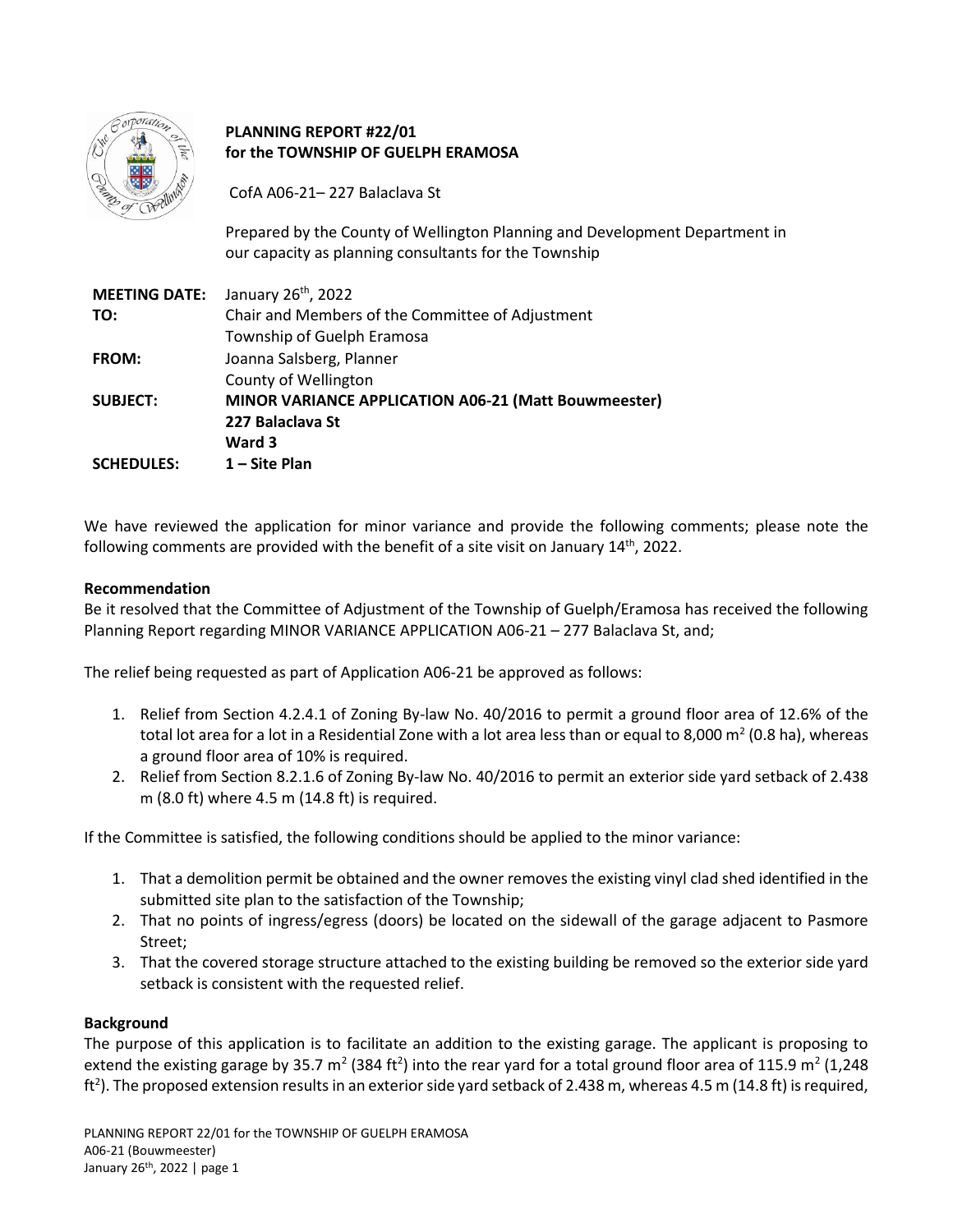and results in a ground floor area for all accessory buildings of 12.6% of the total lot area, whereas 10% is permitted within the By-law.

It is noted that the existing garage does not meet the required exterior side yard setbacks of the Village Residential Low Density (R1) Zone; however, a previous relief through a minor variance application (A01-08) was granted to allow an exterior side yard setback of 3.05 m (10 ft). The previous minor variance application also provided relief for a driveway setback of 2.43 m where 7.5 m (24.6 ft) was required.

Upon attending the site visit on January 14<sup>th</sup> it was noted that a covered storage area was attached to the right side of the existing garage structure and extends further into the exterior side yard than the existing garage. The applicant has indicated that the this covered storage area will be removed.

| <b>Regulation</b>    | By-law         | <b>Required</b>                               | Proposed | <b>Relief Requested</b> |
|----------------------|----------------|-----------------------------------------------|----------|-------------------------|
|                      | <b>Section</b> |                                               |          |                         |
| Permitted            | 4.2.4.1        | Ten percent (10%) of the total lot area for   | 12.6%    | 2.6%                    |
| Floor Area for       |                | a lot in a Residential Zone, and a lot in the |          |                         |
| Accessory            |                | Agricultural Zone with a lot area less than   |          |                         |
| <b>Buildings</b>     |                | or equal to 8,000 m2 (0.8 ha).                |          |                         |
| Minimum              | 8.2.1.6        | 4.5 <sub>m</sub>                              | 2.438 m  | $2.072 \text{ m}$       |
| <b>Interior Side</b> |                | (14.8 ft)                                     | (8 ft)   | $(6.8 \text{ ft})$      |
| Yard                 |                |                                               |          |                         |

## **Figure 1 - Subject property**

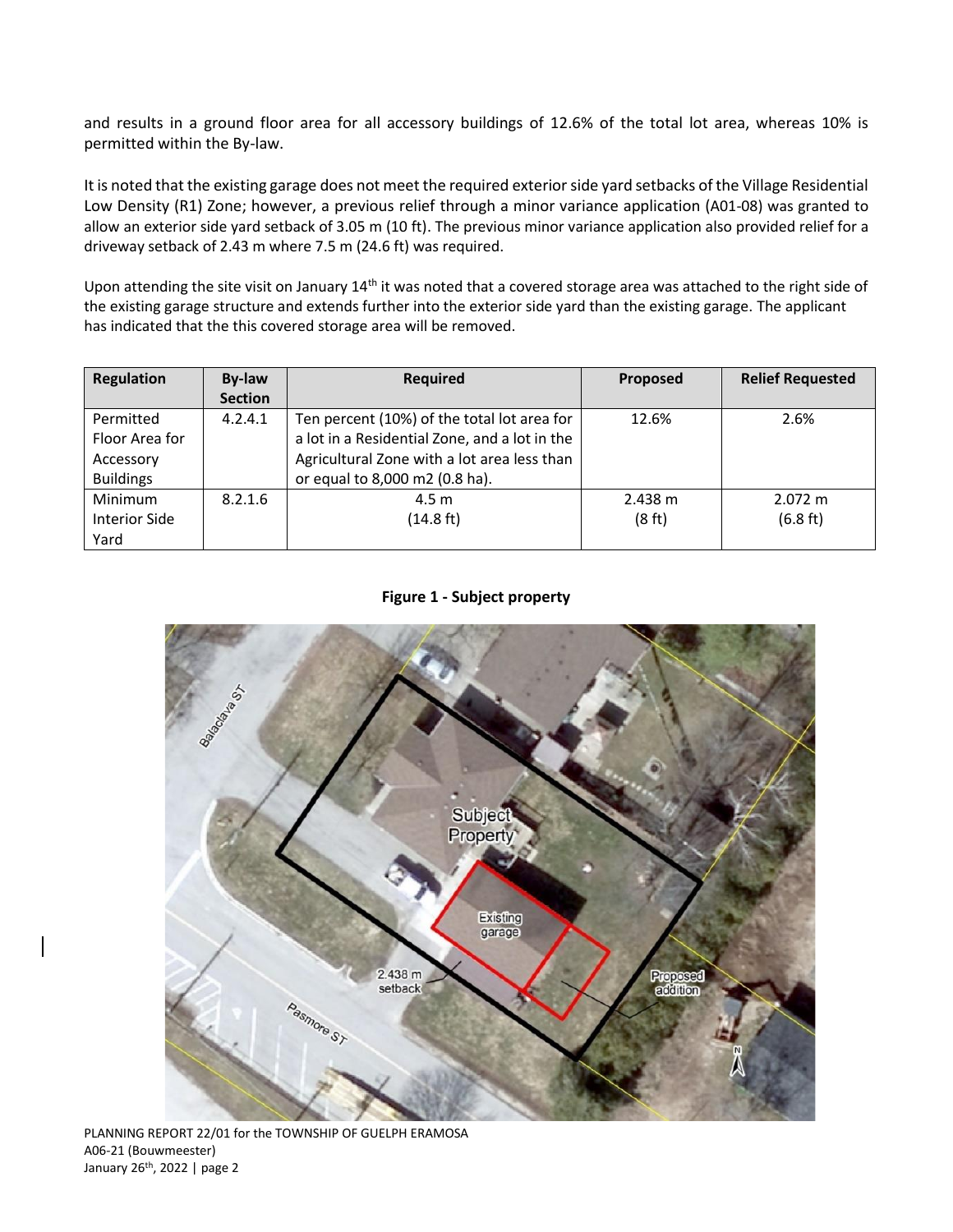| <b>Four Tests</b>                                                 | <b>Discussion:</b>                                                                                                                                                                                                                                                                                                                                                                                                                                                                                                                                                                                                                                                                                                                                                                                                                                                                                                                                                                                                                                                                                                                                                                                                                                                                                                                                                                                                                                                                                                                                                                                                                                                                                                                                                  |
|-------------------------------------------------------------------|---------------------------------------------------------------------------------------------------------------------------------------------------------------------------------------------------------------------------------------------------------------------------------------------------------------------------------------------------------------------------------------------------------------------------------------------------------------------------------------------------------------------------------------------------------------------------------------------------------------------------------------------------------------------------------------------------------------------------------------------------------------------------------------------------------------------------------------------------------------------------------------------------------------------------------------------------------------------------------------------------------------------------------------------------------------------------------------------------------------------------------------------------------------------------------------------------------------------------------------------------------------------------------------------------------------------------------------------------------------------------------------------------------------------------------------------------------------------------------------------------------------------------------------------------------------------------------------------------------------------------------------------------------------------------------------------------------------------------------------------------------------------|
| That the requested variance is<br>minor in nature                 | The applicant is requesting to extend an 80.3 $m^2$ (864 ft <sup>2</sup> ) existing<br>$\bullet$<br>detached garage within the rear yard by 35.7 $m2$ (384 ft <sup>2</sup> ) for a total<br>floor area of 115.9 $m^2$ (1,248 ft <sup>2</sup> ).<br>The subject lands are located within the Urban Centre of Rockwood.<br>$\bullet$<br>The lot contains an existing single detached dwelling, detached garage,<br>٠<br>and shed.<br>Township staff have confirmed that the detached garage was<br>٠<br>established in 2008 through minor variance application A01-08 which<br>provided relief for an exterior side yard setback of 3.05 m (10 ft). The<br>existing setback of the building is shown to be 2.438 m (8.0 ft) on the<br>submitted site plan for this application. This minor variance would<br>recognize the setback of the existing garage and facilitation the<br>addition.<br>The extension follows the existing building line which runs<br>٠<br>approximately parallel to the exterior side yard setback.<br>The proposed extension would result in in an exterior side yard setback<br>$\bullet$<br>of 2.438 m.<br>The addition increases the floor area above the maximum 10% lot<br>٠<br>coverage requirement for accessory buildings.<br>The applicant has indicated that it is their intent to remove the existing<br>٠<br>vinyl clad shed shown within the submitted site plan. If the shed is not<br>removed the lot coverage for all accessory buildings would be over the<br>12.6 % lot coverage relief requested. A condition has been proposed to<br>remove the existing shed to ensure compliance.<br>The applicant has confirmed the subject lands are serviced by<br>$\bullet$<br>municipal servicing for water and sewage disposal. |
| That the intent and purpose of<br>the Zoning By-law is maintained | The subject property is fully within the Village Residential Low Density<br>$\bullet$<br>(R1) Zone.<br>A detached dwelling is a permitted use within this zone.<br>٠<br>Section 4.2.1 states that where the by-law provides that a building or<br>٠<br>structure may be constructed, altered or used for a purpose, that<br>purpose may also include an accessory use, building or structure.<br>Section 4.2.4.1 of the By-law requires that the maximum ground floor<br>area permitted for all accessory buildings or structures located on a lot<br>is ten percent (10%) of the total lot area for a lot in a Residential Zone<br>with a lot area less than or equal to 8,000 $m2$ (0.8 ha).<br>The applicant has identified that the lot has an area of 919.7 $m^2$ (9,900<br>٠<br>$ft2$ ) for the subject property.<br>The proposed extension of the garage will result in an accessory<br>٠<br>building with a total ground floor area of 115.9 m <sup>2</sup> .<br>Lot coverage for the proposed extended accessory building is<br>calculated to be 12.6%. If the existing vinyl shed is to remain on the<br>property, the total lot coverage would exceed 12.6%.<br>The intent of a maximum lot coverage is to ensure accessory buildings                                                                                                                                                                                                                                                                                                                                                                                                                                                                                                                    |

# Our discussion of this application relative to the four tests under the Planning Act is as follows: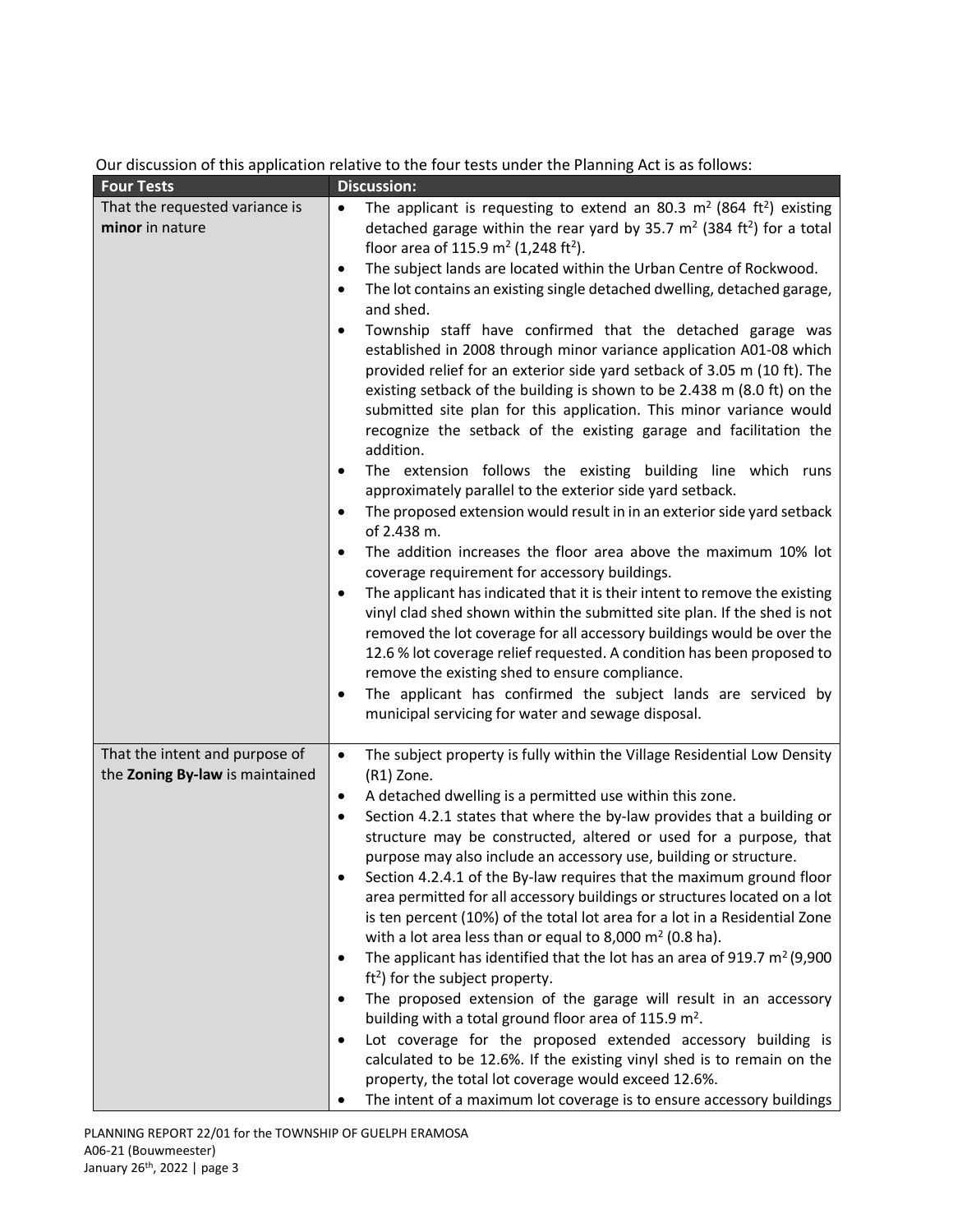|                                                                                                                    | remain subordinate to the main use, that drainage is appropriate for<br>the subject lands, and to provide for continuity within the surrounding<br>neighbourhood.<br>Section 8.2.1.6 requires that the minimum exterior side yard setback<br>within the R1 Zone is 4.5 m, whereas the applicant has proposed a<br>setback of 2.438 m.<br>There is an existing covered storage area structure attached to the<br>garage that extends further into the exterior side yard setback than the<br>enclosed garage. The applicant has indicated that it is their intent to<br>remove this attached structure.<br>The purpose of a minimum exterior side yard setback is to maintain an<br>$\bullet$<br>appropriate distance of development to a road, allow for<br>unencumbered movement between the front and rear yards, to ensure<br>drainage can be addressed on the subject property, and to create a<br>sense of consistency within the surrounding neighbourhood.                                                                                                                                                                                                                                                               |
|--------------------------------------------------------------------------------------------------------------------|---------------------------------------------------------------------------------------------------------------------------------------------------------------------------------------------------------------------------------------------------------------------------------------------------------------------------------------------------------------------------------------------------------------------------------------------------------------------------------------------------------------------------------------------------------------------------------------------------------------------------------------------------------------------------------------------------------------------------------------------------------------------------------------------------------------------------------------------------------------------------------------------------------------------------------------------------------------------------------------------------------------------------------------------------------------------------------------------------------------------------------------------------------------------------------------------------------------------------------|
| That the general intent and<br>purpose of the Official Plan is<br>maintained                                       | The subject property is fully within the Residential Designation of the<br>$\bullet$<br>Official Plan.<br>The Official Plan directs that the predominant use of land within the<br>$\bullet$<br>Residential Designation is low rise and low density housing forms such<br>as single-detached dwellings shall continue to predominate.                                                                                                                                                                                                                                                                                                                                                                                                                                                                                                                                                                                                                                                                                                                                                                                                                                                                                           |
| That the variance is desirable for<br>the appropriate development<br>and use of the land, building or<br>structure | The subject lands are bounded by residential uses to the north, east<br>$\bullet$<br>and west, and Pasmore Street. An institutional use is located across the<br>road to the South (Rockwood Centennial Public School).<br>There appear to be other properties in the immediate neighbourhood<br>$\bullet$<br>with large detached accessory buildings although the proposed<br>addition appears to be larger than these structures.<br>The applicant has indicated that the subject lands are on full municipal<br>servicing.<br>The proposed exterior side yard setback is 2.438 m, and the existing<br>$\bullet$<br>interior side yard setback (left) of 1.4 m for the main dwelling is to<br>remain. This setback allows for access to the rear yard of the property.<br>The proposal is an extension of the existing building and maintains the<br>existing exterior side yard setback of the enclosed garage structure<br>approximately parallel to Pasmore Street.<br>The existing detached garage maintains all other yard setbacks.<br>$\bullet$<br>The Township should consider comments received from the Public<br>٠<br>Works Department and Building Department regarding any concerns<br>with grading or drainage. |

## **Agency Comments**

- **•** Building Department: No comments.
- **GRCA:** The application is not regulated by the Grand River Conservation Authority under Ontario Regulation 150/06. As such, we will not be providing comments.
- **Public Works:** The accompanying plans did not clearly illustrate existing entrances to the property. On the assumption the garage will be accessed from the existing structure, I have no comments on the application from a Public Works perspective and have no objection to the reduced setback or lot coverage.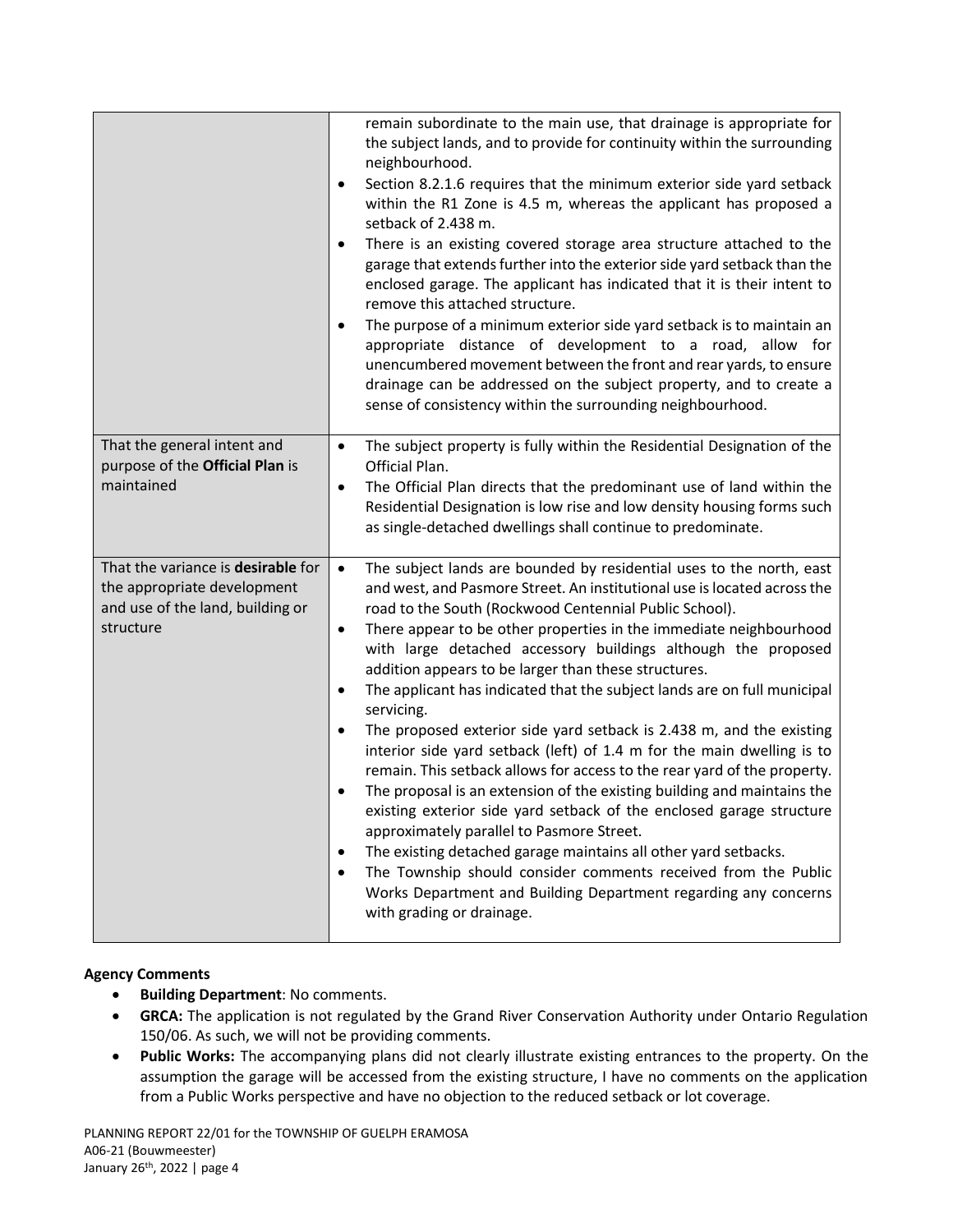- **Fire Department:** No comments received.
- **Wellington Source Water Protection:** Since this property is not located in a vulnerable area (wellhead protection area, issues contributing area, intake protection zone etc.), the application can be screened out and it does not require a Section 59 notice under the *Clean Water Act.*

#### **Planning Comments:**

It is noted that the applicant has indicated that the existing vinyl clad shed indicated on the site plan is to be removed, and a condition has been recommended for the removal of the shed. The shed would contribute to the calculation of ground floor area and lot coverage and would increase the relief required if maintained.

Within the previous minor variance application considered in 2008 (application A01-08), a condition was included requiring no points of ingress/egress (doors) be located on the sidewall of the garage adjacent to Pasmore Street. This condition has been proposed to also apply to the proposed extension of the existing garage.

It is noted that there is an existing storage structure attached to the garage that appears to extends further into the exterior side yard setback than shown on the site plan. Relief for the setback was not included as part of this application nor considered as part of this application or included in any public notices. The applicant has indicated that it is their intent for the attached storage structure to be removed.

#### **Conclusion**

The minor variance application would maintain the general intent and purpose of the Official Plan and Zoning By-law, and is desirable and appropriate for the development of the subject property. Planning Staff have no concerns with this application, provided that the recommended conditions are imposed.

Respectfully submitted

County of Wellington Planning and Development Department

| Reviewed by                    |
|--------------------------------|
| Township of Guelph Eramosa CAO |
|                                |
|                                |
|                                |
|                                |
|                                |
| lan Roger, P.Eng.              |
| CAO                            |
|                                |

Jav

\_\_\_\_\_\_\_\_\_\_\_\_\_\_\_\_\_\_\_\_\_\_\_\_\_\_\_\_\_\_ Joanna Salsberg, B.A., M.PL., Planner